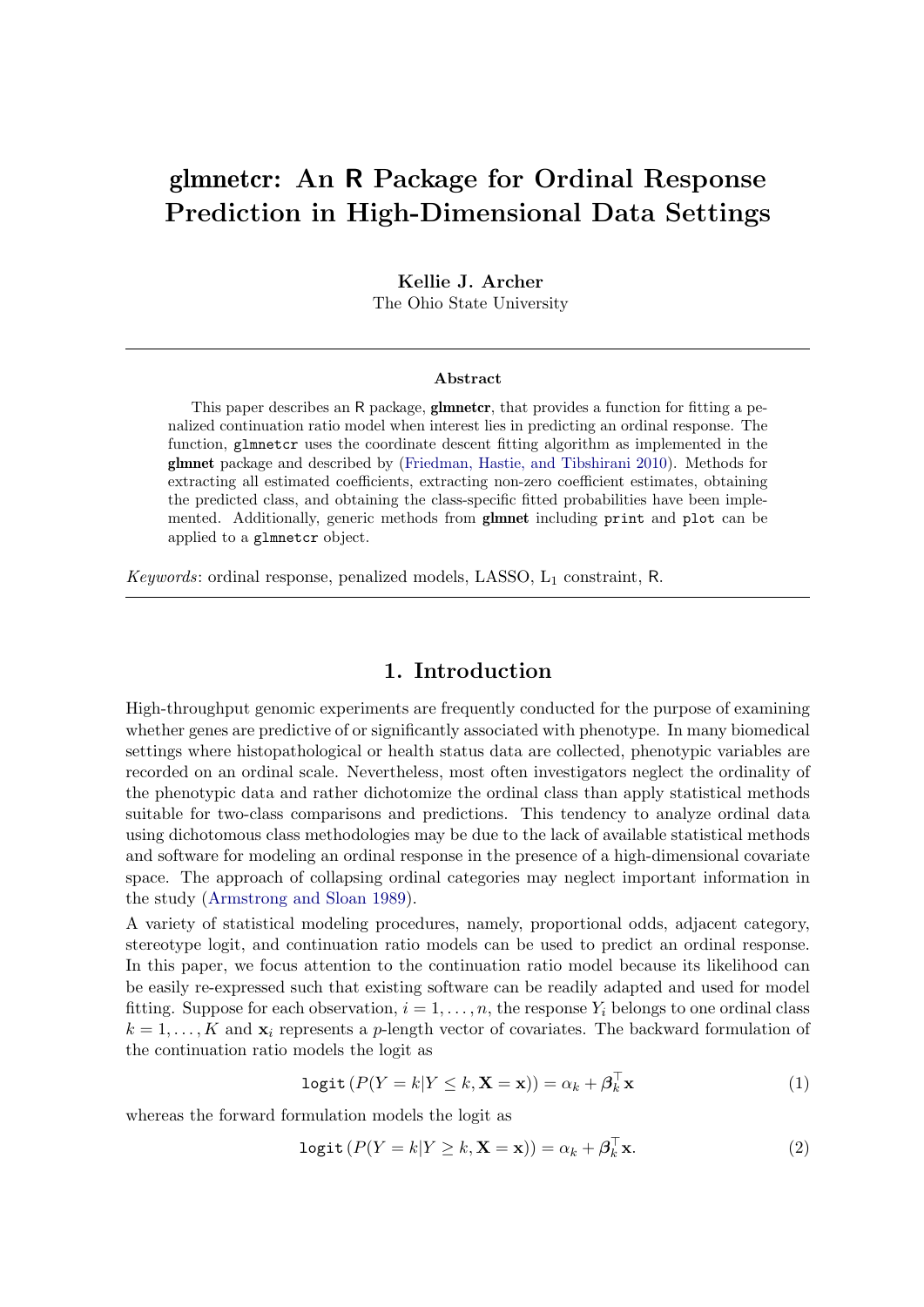Rather than describe both formulations in detail, here we present the backward formulation, which is commonly used when progression through disease states from none, mild, moderate, severe is represented by increasing integer values, and interest lies in estimating the odds of more severe disease compared to less severe disease [\(Bender and Benner](#page-9-2) [2000\)](#page-9-2). Therefore for  $i = 1, \ldots, n$  we can construct a vector  $y_i$  from  $Y_i$  to represent ordinal class membership, such that  $\mathbf{y}_i = (y_{i1}, y_{i2}, \dots, y_{iK})^\top$ , where  $y_{ik} = 1$  if the response is in category k and 0 otherwise, so that  $n_i = \sum_{k=1}^K y_{ik} = 1$ . Using the logit link, Equation [3](#page-1-0) represents the conditional probability for class  $k$ 

<span id="page-1-1"></span><span id="page-1-0"></span>
$$
\delta_k(\mathbf{x}) = P(Y = k | Y \le k, \mathbf{X} = \mathbf{x}) = \frac{\exp(\alpha_k + \beta_k^{\top} \mathbf{x})}{1 + \exp(\alpha_k + \beta_k^{\top} \mathbf{x})}.
$$
\n(3)

The likelihood for the continuation ratio model is then the product of conditionally independent binomial terms [\(Cox](#page-9-3) [1975\)](#page-9-3), which is given by

$$
L(\boldsymbol{\beta}|\mathbf{y}, \mathbf{x}) = \prod_{i=1}^{n} \delta_2^{y_{i2}} (1 - \delta_2)^{1 - \sum_{k=2}^{K} y_{ik}} \times \cdots \times \delta_K^{y_{iK}} (1 - \delta_K)^{1 - y_{iK}}
$$
(4)

where here we have simplified our notation by not explicitly including the dependence of the conditional probability  $\delta_k$  on x. Further, simplifying our notation to let  $\beta$  represent the vector containing both the thresholds  $(\alpha_2, \ldots, \alpha_K)$  and the log odds  $(\beta_1, \ldots, \beta_p)$  for all  $K - 1$  logits, the full parameter vector is

$$
\boldsymbol{\beta} = (\alpha_2, \beta_{21}, \beta_{22}, \dots, \beta_{2p}, \dots, \alpha_K, \beta_{K,1}, \beta_{K,2}, \dots, \beta_{K,p})^{\top}
$$
(5)

which is of length  $(K-1)(p+1)$ . As can be seen from Equation [4,](#page-1-1) the likelihood can be factored into  $K-1$  independent likelihoods, so that maximization of the independent likelihoods will lead to an overall maximum likelihood estimate for all terms in the model [\(Bender and](#page-9-2) [Benner](#page-9-2) [2000\)](#page-9-2). A model consisting of  $K-1$  different  $\beta$  vectors may be overparameterized so to simplify, one commonly fits a constrained continuation model, which includes the  $K - 1$ thresholds  $(\alpha_2, \ldots, \alpha_K)$  and one common set of p slope parameters,  $(\beta_1, \ldots, \beta_p)$ . To fit a constrained continuation ratio model, the original dataset can be restructured by forming  $K-1$  subsets, where for classes  $k = 2, \ldots, K$ , the subset contains those observations in the original dataset up to class k. Additionally, for the  $k^{th}$  subset, the outcome is dichotomized as  $y = 1$  if the ordinal class is k and  $y = 0$  otherwise. Furthermore, an indicator is constructed for each subset representing subset membership. Thereafter the  $K-1$  subsets are appended to form the restructured dataset, which represents the  $K-1$  conditionally independent datasets in Equation [4.](#page-1-1) Applying a logistic regression model to this restructured dataset yields an  $L_1$ constrained continuation ratio model.

### 2. Penalized models

For datasets where the number of covariates  $p$  exceeds the sample size  $n$ , the backwards stepwise procedure cannot be undertaken. Furthermore, for any problem using a forward selection procedure the discrete variable inclusion process can exhibit high variance. Moreover, for highdimensional covariate spaces, the best subset procedure is computationally prohibitive. Two penalized methods, ridge and  $L_1$  penalization, places a penalty on a function of the coefficient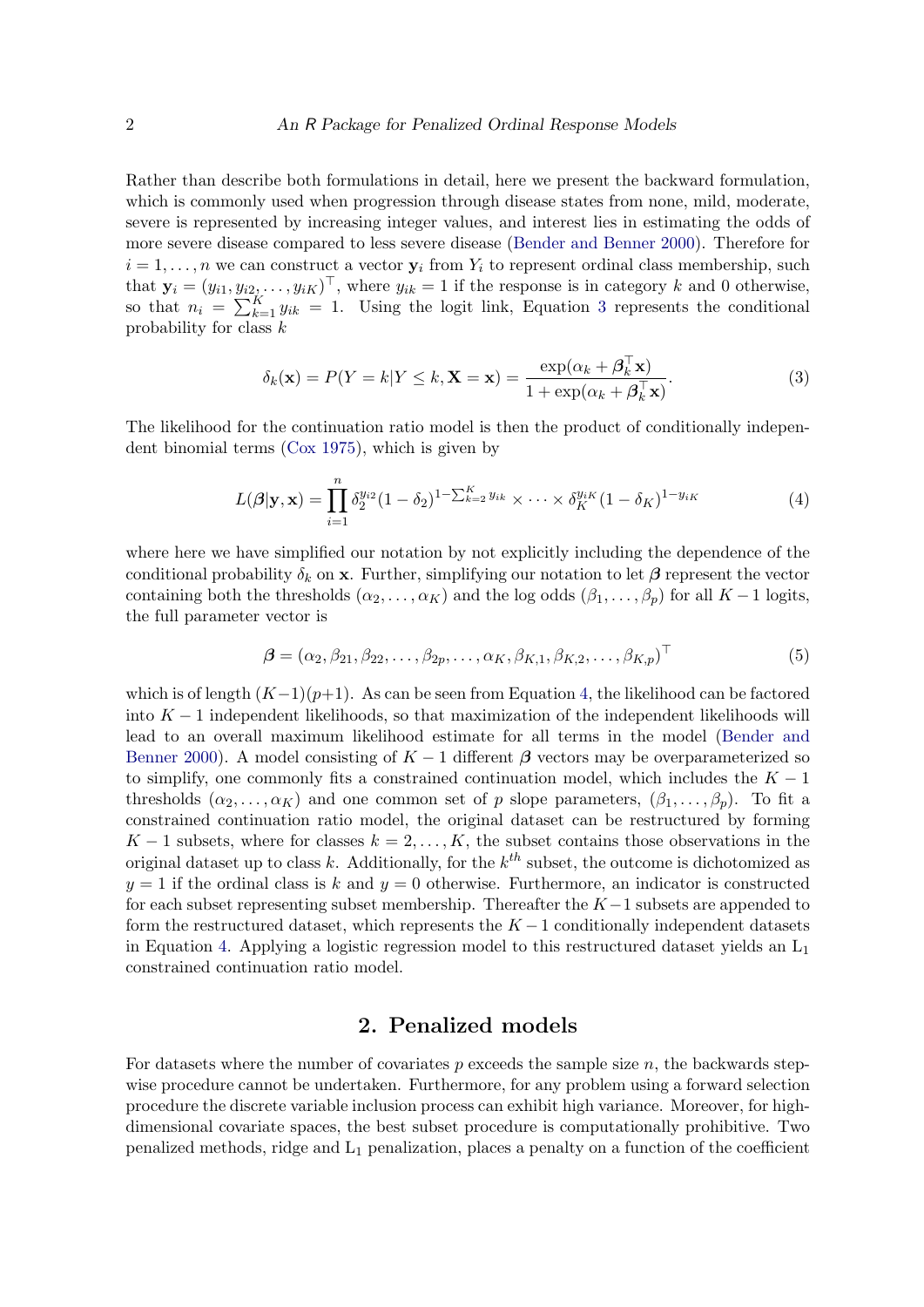estimates, thereby permitting a model fit even for high-dimensional data [Tibshirani](#page-9-4) [\(1996,](#page-9-4) [1997\)](#page-9-5). A generalization of these penalized models can be expressed as,

$$
\tilde{\beta} = \arg \min_{\beta} \left( \sum_{i=1}^{n} (y_i - \beta_0 - \sum_{j=1}^{p} x_{ij} \beta_j)^2 + \lambda \sum_{j=1}^{p} |\beta_j|^q \right) \tag{6}
$$

for  $q \geq 0$ . When  $q = 1$  we have the an  $L_1$  penalized model, when  $q = 2$  we have ridge regression. Values of  $q \in (1,2)$  provide a compromise between the L<sub>1</sub> and ridge penalized models. Because when  $q > 1$  coefficients are no longer set exactly equal to 0, the elastic net penalty was introduced

$$
\lambda \sum_{j=1}^{p} (\alpha \beta_j^2 + (1 - \alpha)|\beta_j|). \tag{7}
$$

### 3. Implementation

The glmnetcr package was written in the R programming environment (R [Development Core](#page-9-6) [Team](#page-9-6) [2009\)](#page-9-6) and depends on the glmnet package [\(Park and Hastie](#page-9-7) [2007\)](#page-9-7). Similar to the Design package which includes a function cr.setup for restructuring a dataset for fitting a forward continuation ratio model, in this package the model is fit by restructuring the dataset then passing the restructured dataset to a penalized logistic regression fitting function. However, unlike cr.setup which produces an object of class list from which the response and restructured independent variables are extracted and passed to a model fitting algorithm, in the glmnetcr package the restructuring functions are transparent to the user. Specifically, the glmnetcr package fits either a forward or backward (default) penalized constrained continuation ratio model by specification of method="forward" in the glmnetcr call. The glmnetcr function restructures the dataset to represent the  $K-1$  conditionally independent likelihoods and then fits the penalized continuation ratio model using the glmnet framework. This allows fitting a penalized model for situations where the number of covariates  $p$  exceed the sample size n. In addition, methods for extracting the best fitting model from the path using AIC and BIC criteria, obtaining predicted class and fitted class probabilities, and returning coefficient estimates were written in addition to adapting the print and plot methods from glmnet for a glmnetcr object.

#### 4. Example

The glmnetcr package includes a filtered microarray dataset diabetes in which asymptomatic males not previously diagnosed with Type II diabetes were enrolled and subsequently were cross-classified as either normal controls  $(N = 8)$ , having impaired fasting glucose  $(N = 7)$ , or as Type II diabetics  $(N = 9)$  based on a fasting glucose intolerance test. From the code below we can see that the classification variable is stored as y in the first column of the diabetes data.frame; all subsequent columns are the 11,066 Illumina probes having no negative expression values. In fitting the model we can extract the covariates into an object x and the ordinal outcome into the object y. The code for fitting a backward (default) continuation ratio model is given by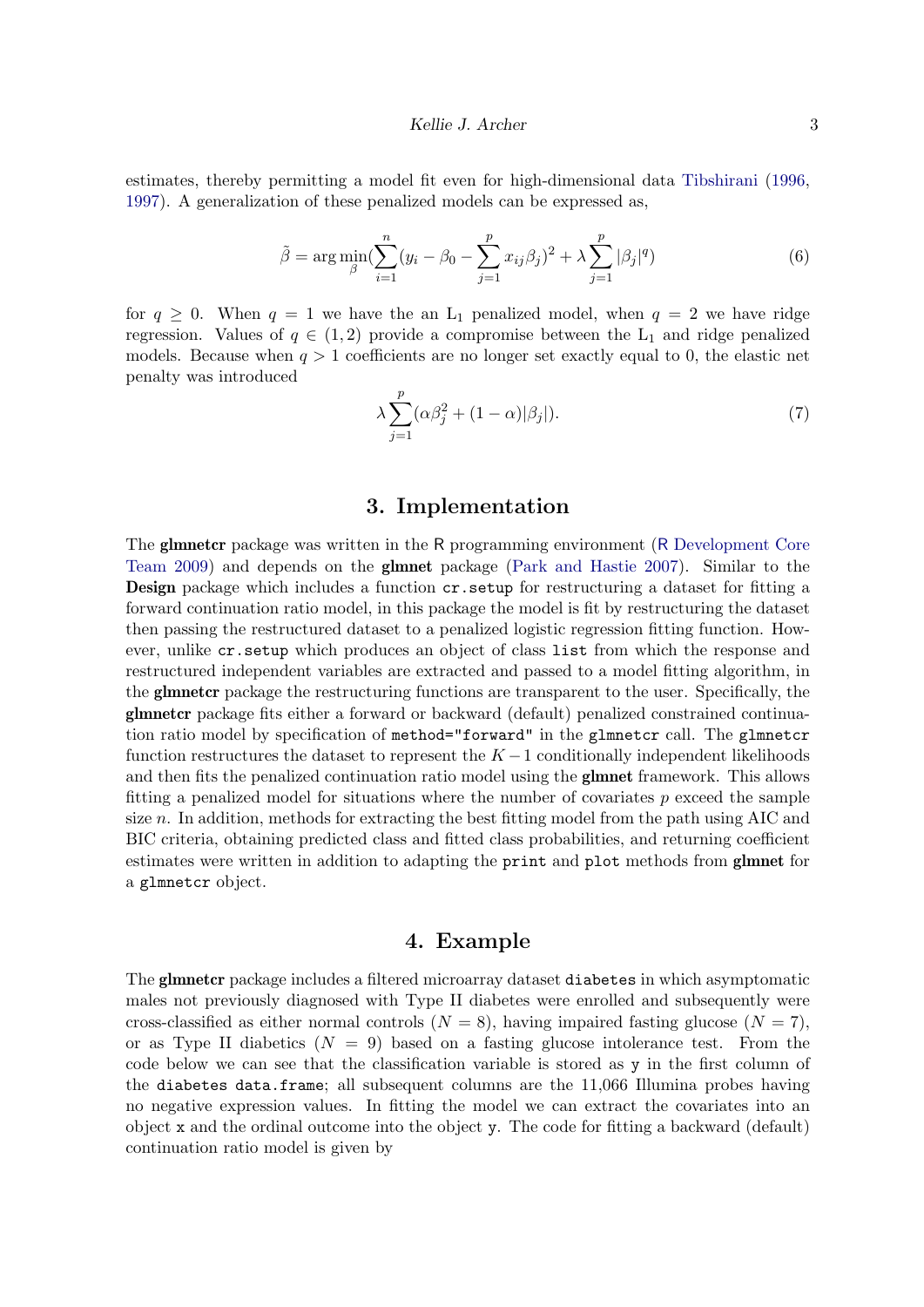```
R> library("glmnetcr")
R> data("diabetes")
R> dim(diabetes)
[1] 24 11067
R> names(diabetes)[1:10]
 [1] "y" "ILMN_1343291" "ILMN_1651228" "ILMN_1651229"
 [5] "ILMN_1651236" "ILMN_1651254" "ILMN_1651262" "ILMN_1651268"
 [9] "ILMN_1651278" "ILMN_1651286"
R> summary(diabetes$y)
                control impaired fasting glucose
                      8 7
        type 2 diabetes
                     9
R> x <- diabetes[, 2:dim(diabetes)[2]]
R> y <- diabetes$y
R> fit <- glmnetcr(x, y)
```
Notice that because the three classes are completely separated after including a few covariates, a warning was issued because larger models could not be fit. Nevertheless, all models before the convergence issue arose can be extracted from the resulting object. As with glmnet model objects, methods such as print and plot can be applied to glmnetcr model objects, which are helpful for selecting the step at which to select the final model from the solution path. For example, Figure [1](#page-4-0) can be used to identify a more parsimonious model having a BIC close to the minimum BIC. Figure [2](#page-5-0) can be used to identify the path of coefficient estimates.

```
R> print(fit)
```
Call: glmnet(x = glmnet.data\$x, y = glmnet.data\$y, family = "binomial", weights = gl

Df %Dev Lambda [1,] 2 0.006051 0.3914 [2,] 3 0.053980 0.3736 [3,] 3 0.098090 0.3566 [4,] 3 0.138700 0.3404 [5,] 3 0.176400 0.3249 [6,] 3 0.211400 0.3102 [7,] 3 0.244000 0.2961 [8,] 3 0.274500 0.2826 [9,] 3 0.303100 0.2698 [10,] 3 0.330000 0.2575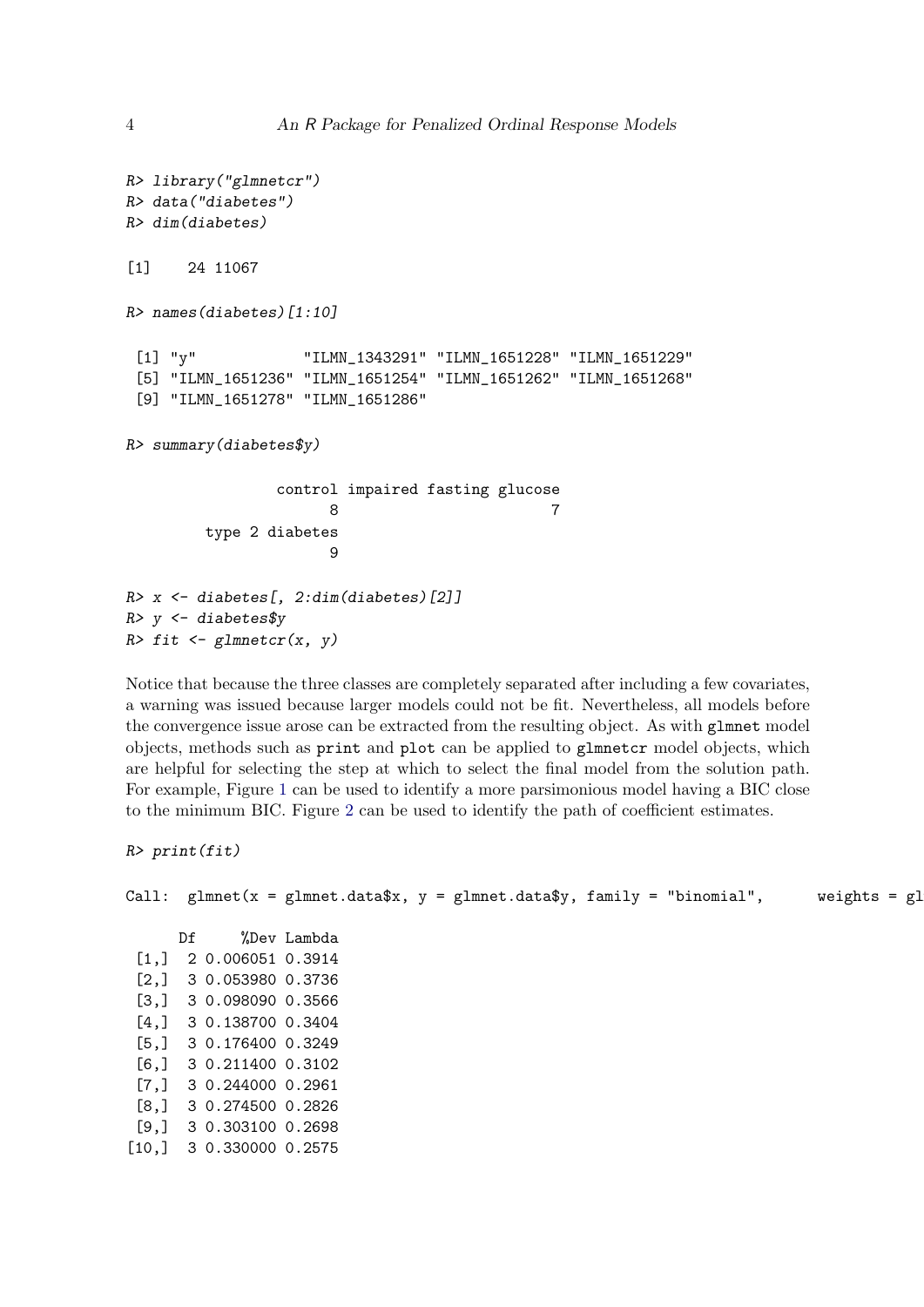| [11,  |   | 3 0.355400 | 0.2458 |
|-------|---|------------|--------|
| [12,] |   | 3 0.379400 | 0.2346 |
| [13,] | 3 | 0.402200   | 0.2240 |
| [14,] |   | 3 0.423700 | 0.2138 |
| [15,] |   | 3 0.444200 | 0.2041 |
| [16,] |   | 3 0.463800 | 0.1948 |
| [17,] |   | 3 0.482400 | 0.1859 |
| [18,] |   | 3 0.500200 | 0.1775 |
| [19,] |   | 3 0.517200 | 0.1694 |
| [20,] |   | 3 0.533500 | 0.1617 |
| [21,] |   | 4 0.550800 | 0.1544 |
| [22,] |   | 4 0.568300 | 0.1474 |
| [23,] |   | 4 0.585100 | 0.1407 |
| [24,] |   | 4 0.601300 | 0.1343 |
| [25,] |   | 6 0.617300 | 0.1282 |



**BIC**

<span id="page-4-0"></span>Figure 1: Plot of Bayesian Information Criteria across the regularization path for the fitted glmnetcr object using the diabetes data.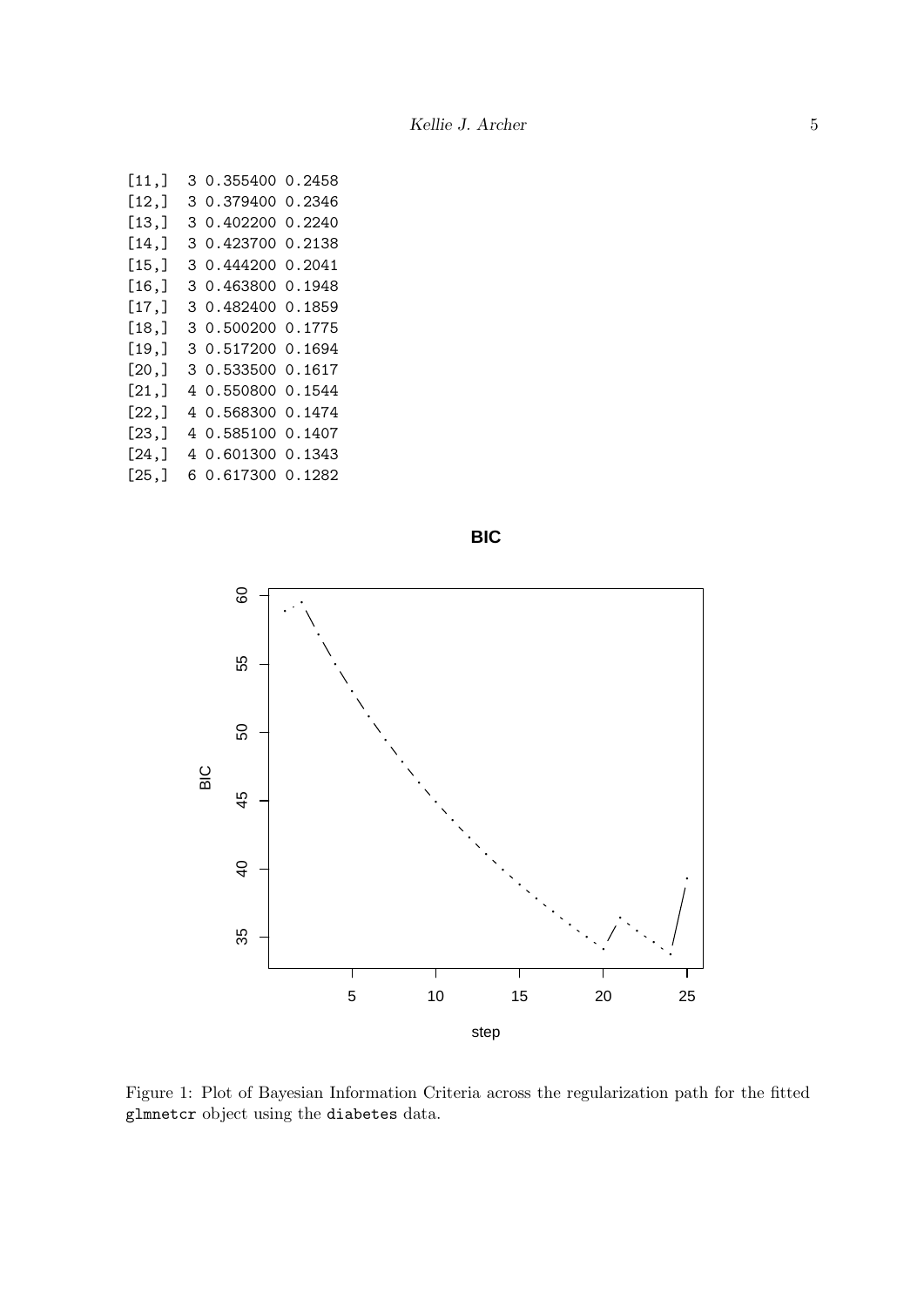



<span id="page-5-0"></span>Figure 2: Plot of estimated coefficients across the regularization path for the fitted glmnetcr object using the diabetes data.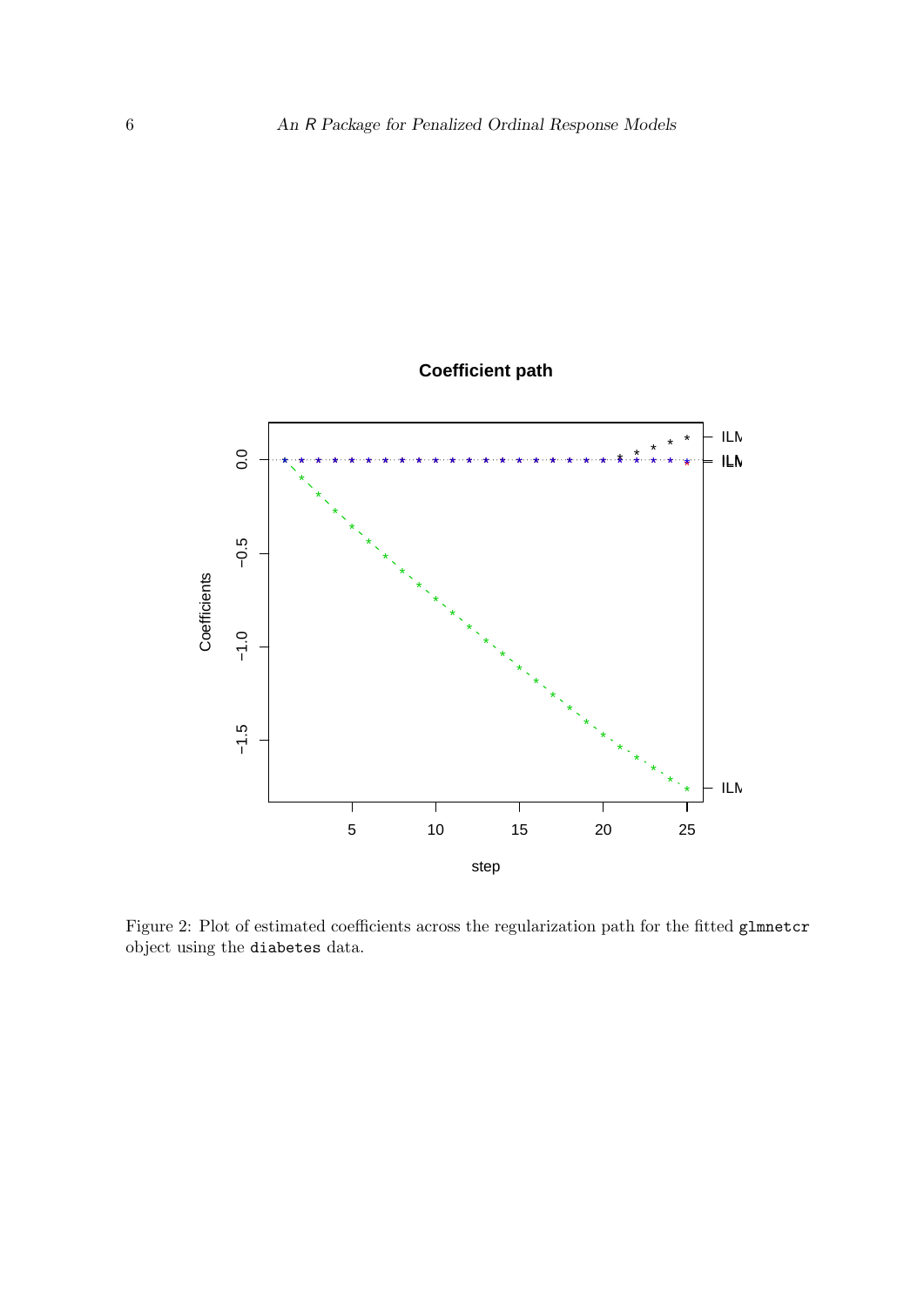```
R> plot(fit, xvar = "step", type = "bic")
R> plot(fit, xvar = "step", type = "coefficients")
```
Note that when plotting, the horizontal axis can be "norm", "lambda", or "step", however extractor functions for glmnetcr generally require the step to be selected, so we have selected xvar = "step" in this example. The vertical axis can be "coefficients", "aic", or "bic". As one can see, there is a multitude of models fit from one call to glmnetcr. To faciliate extraction of best fitting models using commonly used criterion, the select.glmnetcr function can be used. The select.glmnetcr function extracts the best fitting model from the solution path, where the which parameter allows one to select either AIC or by default, BIC.

```
R> BIC.step <- select.glmnetcr(fit)
R> BIC.step
s23
24
R> AIC.step <- select.glmnetcr(fit, which = "AIC")
R> AIC.step
s23
24
```
In this example, Step 23 (s23) corresponds to the model attaining the minimum BIC. The coef function returns all estimated coefficients for a glmnetcr fitted model, including the intercept which is returned as a0 as well as the estimated slope and threshold estimates stored in beta. The coefficient estimates are returned for a specific step of the regularization path by specifying the step number, s, to extract. The nonzero.glmnetcr function returns only those non-zero coefficient estimates for a selected model. This latter function is useful when the number of predictor variables is large.

```
R> coefficients <- coef(fit, s = BIC.step)
R> coefficients$a0
    s23
3.192533
R> sum(coefficients$beta != 0)
\lceil 1 \rceil 4
R> nonzero.glmnetcr(fit, s = BIC.step)
$a0s23
3.192533
$beta
ILMN_1705116 ILMN_1759232 cp1 cp2
6.614969e-03 -2.035163e-02 1.894492e+00 -9.715260e-16
```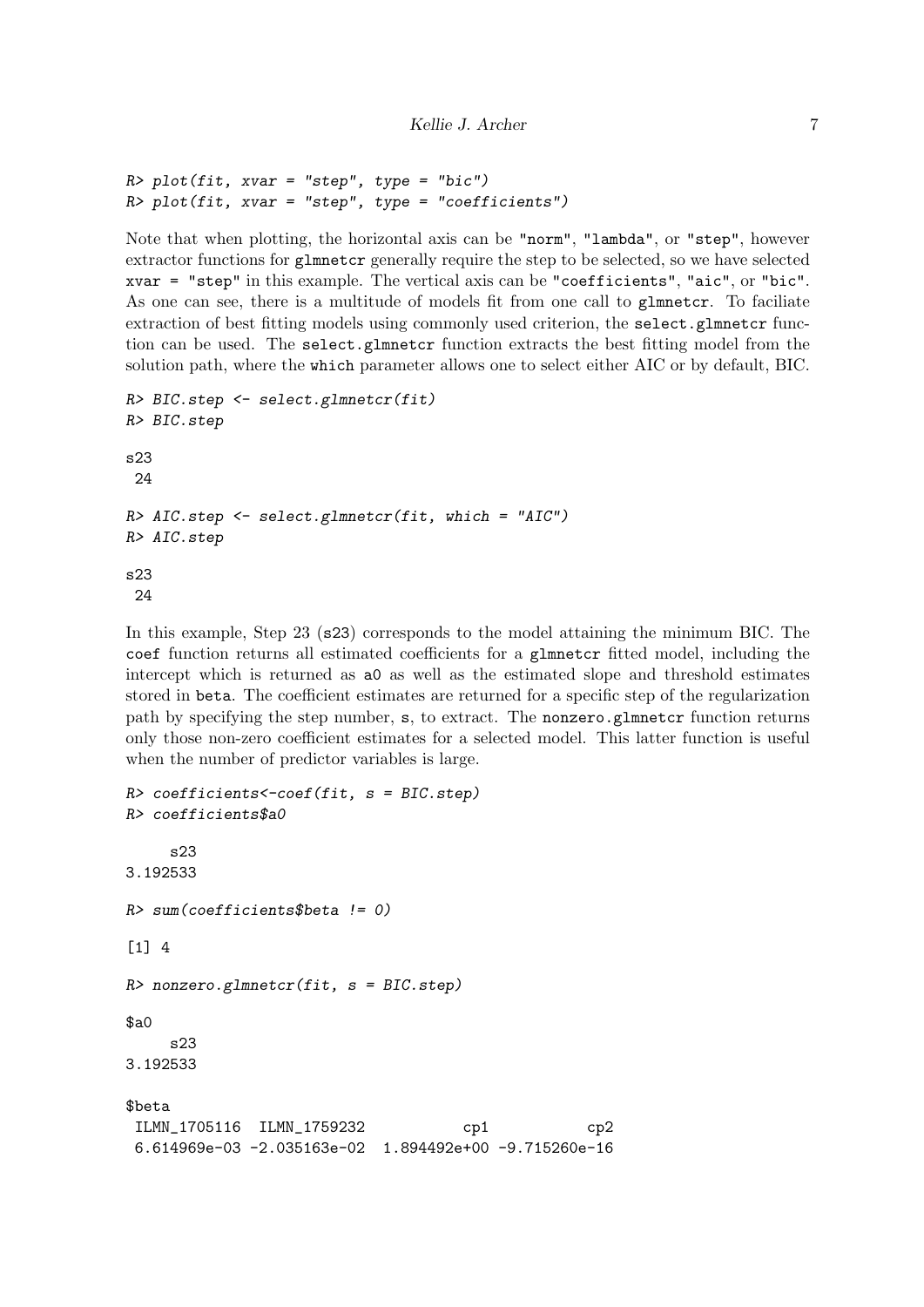A forward continuation ratio model can be fit using the syntax

```
R> fit <- glmnetcr(x, y, method = "forward")
```
Again, the select.glmnetcr function extracts the best fitting model from the solution path, where the which parameter allows one to select either AIC or by default, BIC.

```
R> BIC.step <- select.glmnetcr(fit)
R> BIC.step
```
s15 16

As before, the parameter estimates corresponding to the model attaining the minimum BIC can be extracted using the following code.

```
R> coefficients < - coef(fit, s = BIC. step)
R> coefficients$a0
     s15
-2.588566
R> sum(coefficients$beta != 0)
[1] 3
R> nonzero.glmnetcr(fit, s = BIC.step)
$a0
     s15
-2.588566
$beta
ILMN_1759232 cp1 cp2
 1.435081e-02 -1.354540e+00 6.124237e-15
```
Note that the glmnetcr function fits a penalized constrained continuation ratio model; therefore for K classes, there will be  $K-1$  intercepts representing the cutpoints between adjacent classes. In this package, the nomenclature for these cutpoints is to use "cpk" where  $k = 1, \ldots, K - 1$ . In this dataset,  $K = 3$  so the intercepts are cp1 and cp2 with a0 being an offset. When using the BIC to select the final forward continuation ratio model, the only probe having a non-zero coefficient estimate ILMN\_1759232 which corresponds to the insulin receptor substrate 1 (IRS1) gene which is biologically meaningful.

Continuation ratio models predicts conditional probabilities so a new method to extract the fitted probabilities and predicted class was created. The predict returns the AIC, BIC, predicted class, and the fitted probabilities for the  $K$  classes for all steps along the regularization path. By default the training data is used to obtain model predictions, though predicted class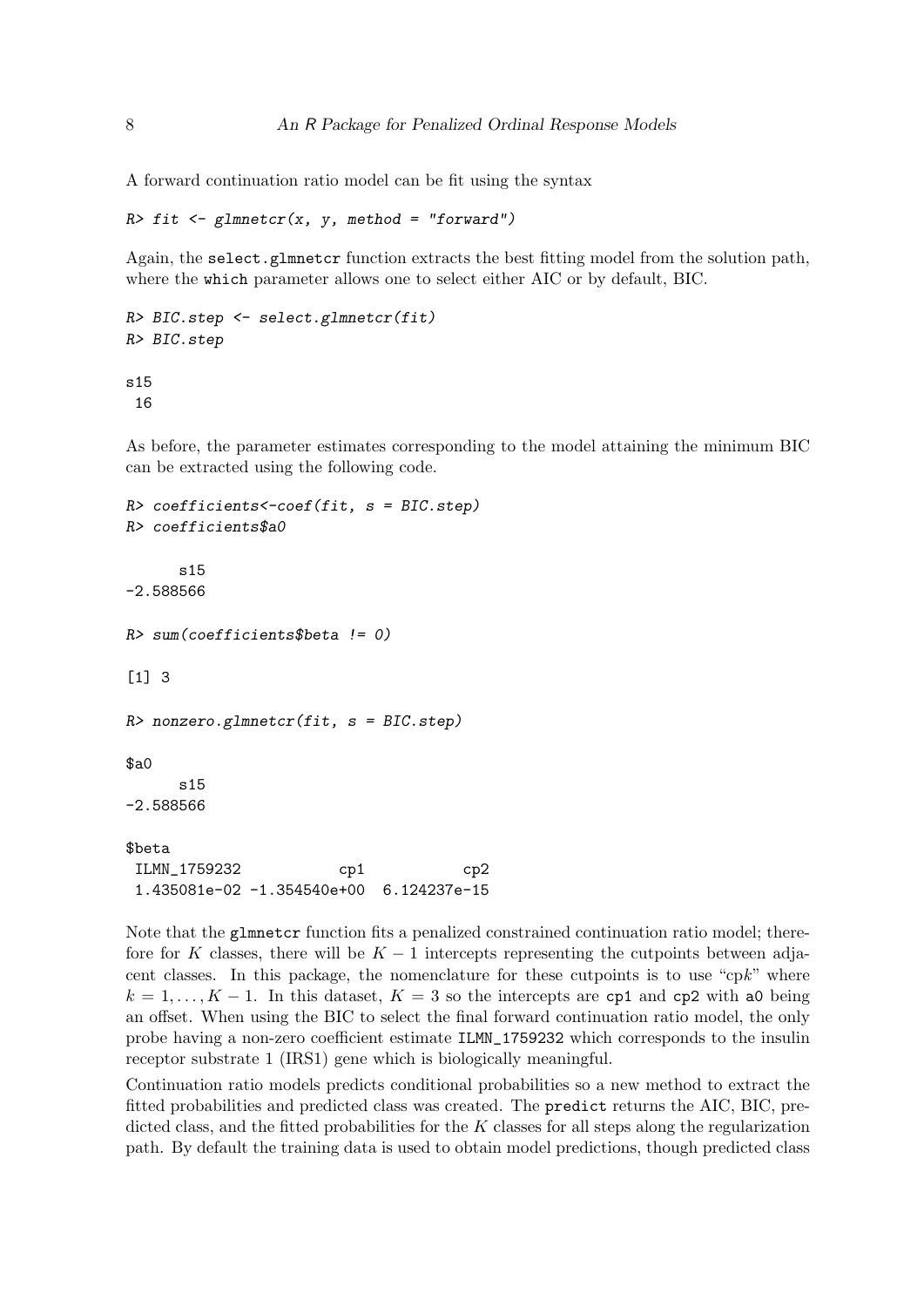and fitted probabilities can be obtained for a test dataset by specifying a different dataset using the newx parameter. The fitted function extracts the AIC, BIC, predicted class, and the fitted probabilities for the  $K$  classes for a specific step of the regularization path by specifying the parameter s.

```
R> hat<-fitted(fit, s = BIC. step)
R> names(hat)
[1] "BIC" "AIC" "class" "probs"
R> table(hat$class, y)
               y
                control impaired fasting glucose
 control 8 1
 impaired fasting glucose 0 6
 type 2 diabetes 0 0
                y
                type 2 diabetes
 control 0
 impaired fasting glucose 0
 type 2 diabetes 9
```
## 5. Summary

Herein we have described the **glmnetcr** package which works in conjunction with the **glmnet** package in the R programming environment. The package provides methods for fitting either a forward or backward penalized continuation ratio model. Moreover, the likelihood-based penalized constrained continuation ratios models have been demonstrated to have good performance in simulation studies and when applied to microarray gene expression datasets [\(Archer](#page-9-8) [and Williams](#page-9-8) [2011\)](#page-9-8), as well as in comparison to penalized Bayesian continuation ratio models using their encoded sparsity priors [\(Kiiveri](#page-9-9) [2008\)](#page-9-9). A similar package, **glmpather**, which uses the glmpath fitting algorithm for fitting a penalized constrained continuation ratio model has also been developed and is available for download from the Comprehensive R Archive Network. Functions for extracting coefficients, extracting non-zero coefficients, and obtaining fitted probabilities and predicted class in the **glmpathcr** package follow those in **glmnetcr** and both packages have similar performance [\(Archer and Williams](#page-9-8) [2011\)](#page-9-8). Therefore either the glmpathcr or glmnetcr package should be helpful when predicting an ordinal response for datasets where the number of covariates exceeds the number of available samples.

## 6. Acknowledgments

This research was supported by the National Institute of Library Medicine through R03LM009347 and R01LM011169.